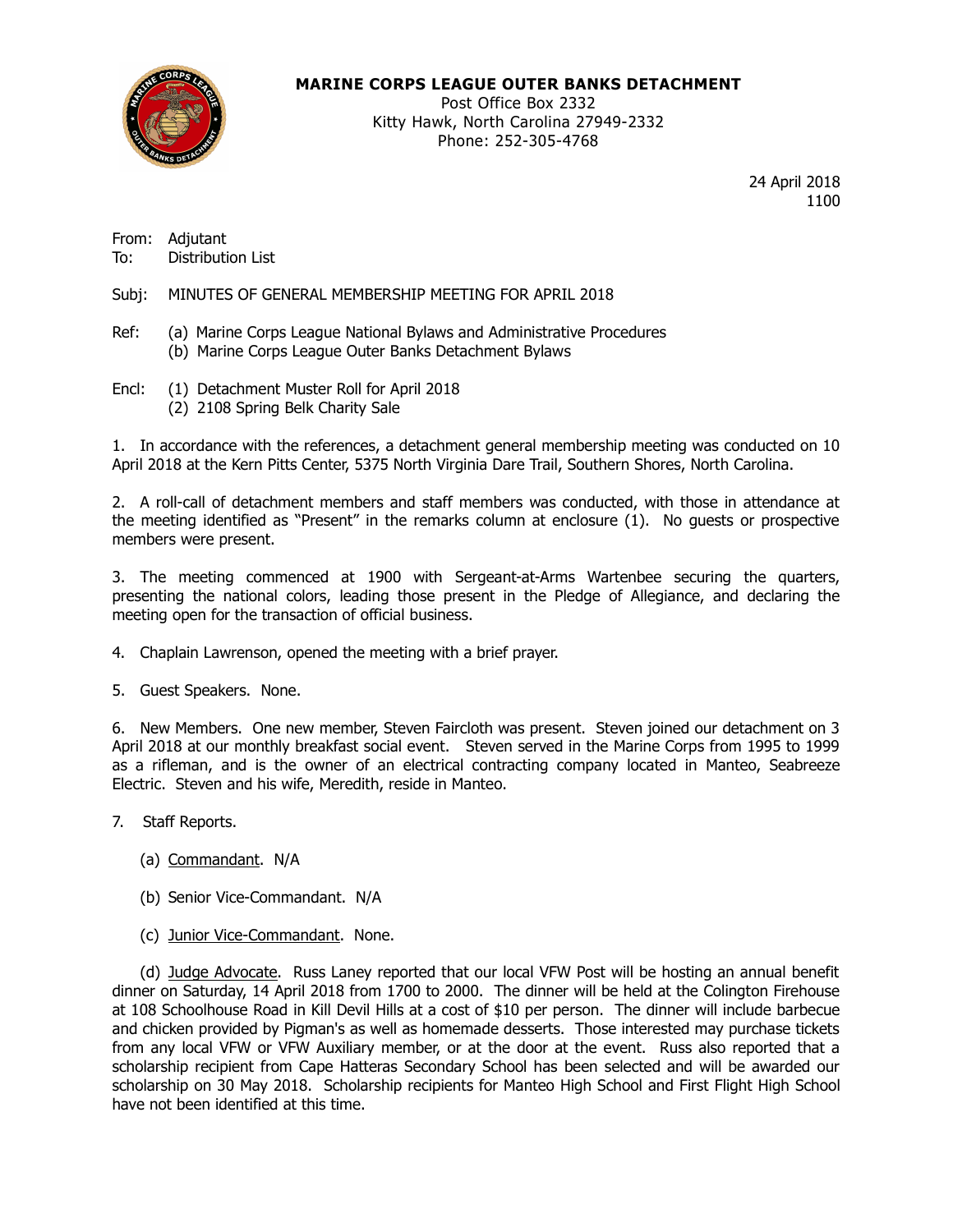#### (e) Junior Past-Commandant. N/A

(f) Adjutant. Robert Yanacek reported that we have 46 members on the rolls at this time. Since our last meeting we dropped one member from our rolls for non-payment of dues and joined one new member earlier in the month, resulting in no net gain or loss to our membership total. Our newest member, Steven Faircloth, was joined to the rolls as previously noted in paragraph 6. Of those currently on the rolls, 43 (93.5-percent) are current in their membership dues. This figure represents a slight improvement since last month when it was reported that 88.6-percent of our members were in a goodstanding status.

(g) Chaplain. Rick Lawrenson reported that Quartermaster Thompson was taken to the hospital by ambulance just prior to our meeting after being discovered by Adjutant Yanacek asleep and in an unresponsive state. He is currently being medically evaluated, and following the meeting Rick will be driving to the hospital to check on Quartermaster Thompson's status.

(h) Paymaster. Jorge Diaz briefed his financial report, including a detailed list of all income and expenditures since our last meeting. His report also included the detachment's current account balance. Jorge's written financial report was examined, discussed, and accepted with no discrepancies noted. Concluding, Jorge added that as always, his records are available for review by any member of the detachment upon request.

- (i) Quartermaster. N/A
- (j) Sergeant-at-Arms. None.
- 8. Old Business
	- (a) Awards Presentation. None.

(b) Recruiting and Retention. Adjutant Yanacek reported that three members remain delinquent in their dues. All three have moved out of our area and will be dropped from the rolls in late-August and early-September unless their dues payment is received.

(c) Grants and Donations. Adjutant Yanacek reported that a Walmart Foundation "Volunteerism Always Pays" grant of \$250 was received by our paymaster on 31 March. The application for a community grant from the Walmart Foundation has unfortunately hit a dead end. An attempt to process a grant request by submitting it through the Marine Corps League Foundation, a registered  $501(c)3$ organization, required the acknowledgment of a memorandum of understanding by a member of the foundation, however the foundation's president declined to sign the memorandum of understanding. In light of this, the only avenue remaining is for our detachment to form an independent 501(c)3 entity and applying for a community service grant through that organization. Unfortunately, doing so would require a lengthily process as well as the expenditure of approximately \$350 in filing fees to the appropriate federal and state agencies.

- (d) Sickbay. None.
- (e) Marine in Need. None.

(f) Website and Marketing. Adjutant Yanacek reported that our website and Facebook pages are upto-date, including photographs and information about recent events. Our Facebook page continues to receive specific attention and has increased from 193 to 305 followers since our March meeting. Emphasis on our Facebook page will continue as social media exposure is an excellent vehicle in making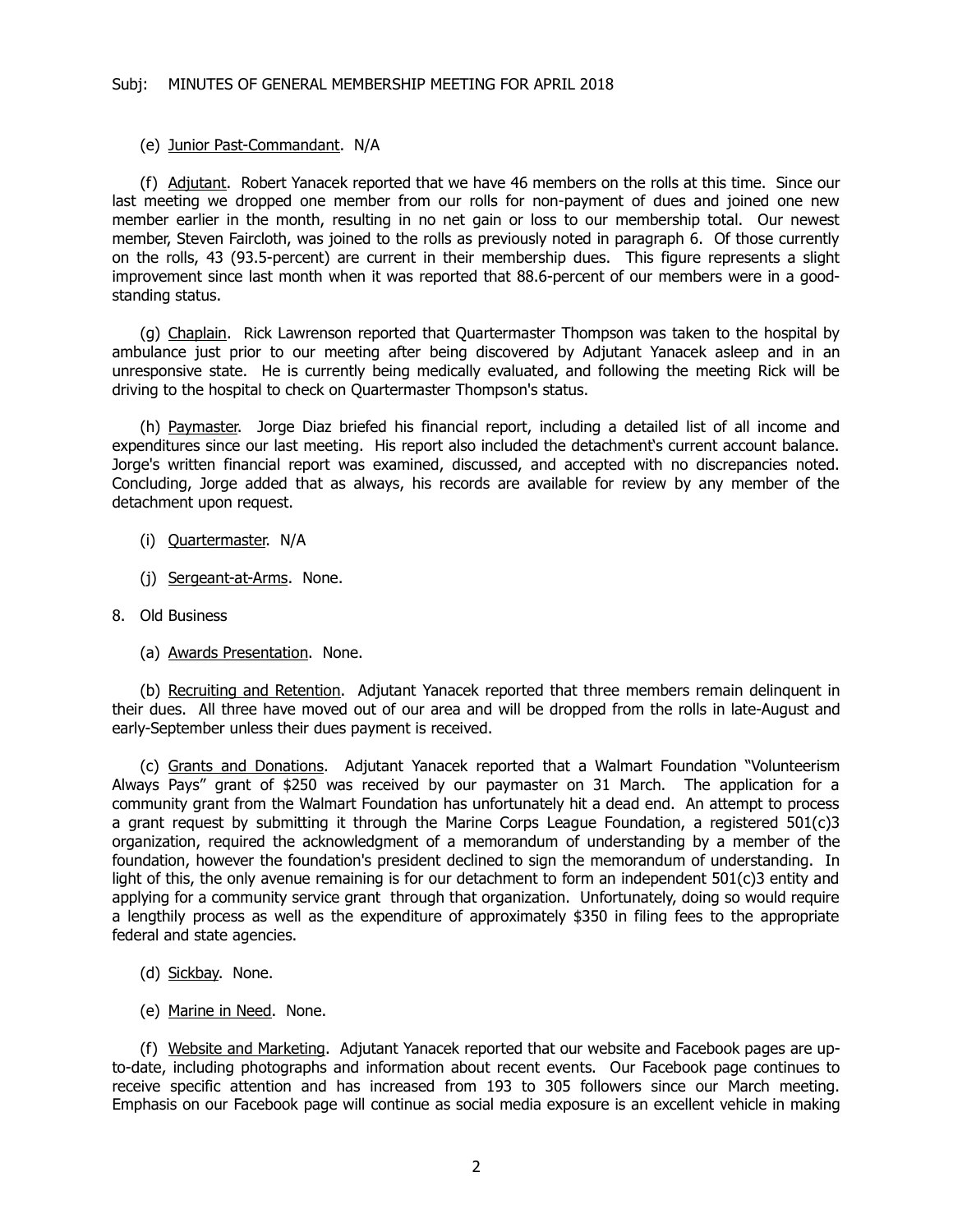the general public aware of our organization and its activities, and attracting younger potential members.

(g) Social Activity. Adjutant Yanacek reported that on 3 April, nine members and one guest met for the free breakfast social offered to veterans at the Jolly Roger restaurant in Kill Devil Hills. Robert added that everyone in attendance enjoyed both the food and company. Next month's breakfast social will be on 1 May 2018 at 0900. All hands are invited and encouraged to attend.

(h) Administration. Adjutant Yanacek reported that his request to update the detachment's contact on the national headquarters' website was completed in late-March.

(i) Correspondence. Adjutant Yanacek reported that today he received an e-mail from the Department of North Carolina requesting we consider donating to a fund to purchase a grave marker for the first woman Marine, Opha May Johnson. Opah enlisted into the Marine Corps in August 1918 and although paving the way for thousands of other women to be able to serve as Marines she is buried an unmarked grave in Saint Paul's Rock Creek Cemetery in Washington, DC. Continuing, Adjutant Yanacek explained that the Women Marines Association is sponsoring a special project to get an appropriate marker installed to honor this pioneer veteran Marine with a goal raising \$30,000. To date, a total of about \$11,500 has been raised. Accordingly, the Woman Marine's Association is requesting our assistance. Discussion and action on this request was tabled until "New Business" later in the meeting.

(j) Adopt-A-Beach Cleanup. Adjutant Yanacek reported that he visited our designated access on West Third Street on 27 March and performed a quick cleanup of the area. The ongoing construction remains an issue, with access still very limited. As trash at the site was minimal, the area was raked for pine cones and small tree branches. This resulted in ten bags of debris being collected and removed. Following the cleanup activity Adjutant Yanacek communicated with Scott Lawrence of the Surfrider Foundation to advise him that we will be suspending further cleanup operations at the site until such time that construction in the area has been completed. Scott indicated that this would not be a problem, and thanked our detachment for fine job we have been doing. Scott also advised Adjutant Yanacek that he is trying to get the Town of Kill Devil Hills to install cigarette butt receptacles at all accesses and asked if we would agree to empty them when we perform our scheduled cleanups. As this would require little additional effort, Adjutant Yanacek informed him that we would support his effort by adding this task to our cleanup activities.

(k) Youth Baseball Sponsorship. Paymaster Diaz inquired as to the status of our youth baseball sponsorship. Adjutant Yanacek reported everything relating to our sponsorship has been completed and that we are now simply awaiting the start of the season for the 13 to 15 year old league which will not begin until the latter part of June. As soon as the schedule is published, our detachment members will be notified so they may attend games and support our team.

(l) President's Volunteer Service Award. Adjutant Yanacek reported that he has completed entering all volunteer service hours performed by detachment members from 1 January 2015 to the present. This information was entered into the President's Volunteer Service Award database and includes only hours of service performed at detachment-sponsored activities. Detachment members who have performed volunteer service for other organizations may be given credit for their service, however they will need to submit the specific dates of service, the name of the organization that the service was performed for, and the number of hours of volunteer service performed. This may be done at anytime by e-mailing the required information to him.

(m) Department of North Carolina Quarterly Meeting. Sergeant-at-Arms Wartenbee reported that he and Adjutant Yanacek will be attending the Department of North Carolina's quarterly meeting in Greenville on 20 and 21 April. Both he and Adjutant Yanacek have already reserved their lodging and are looking forward to attending this conference.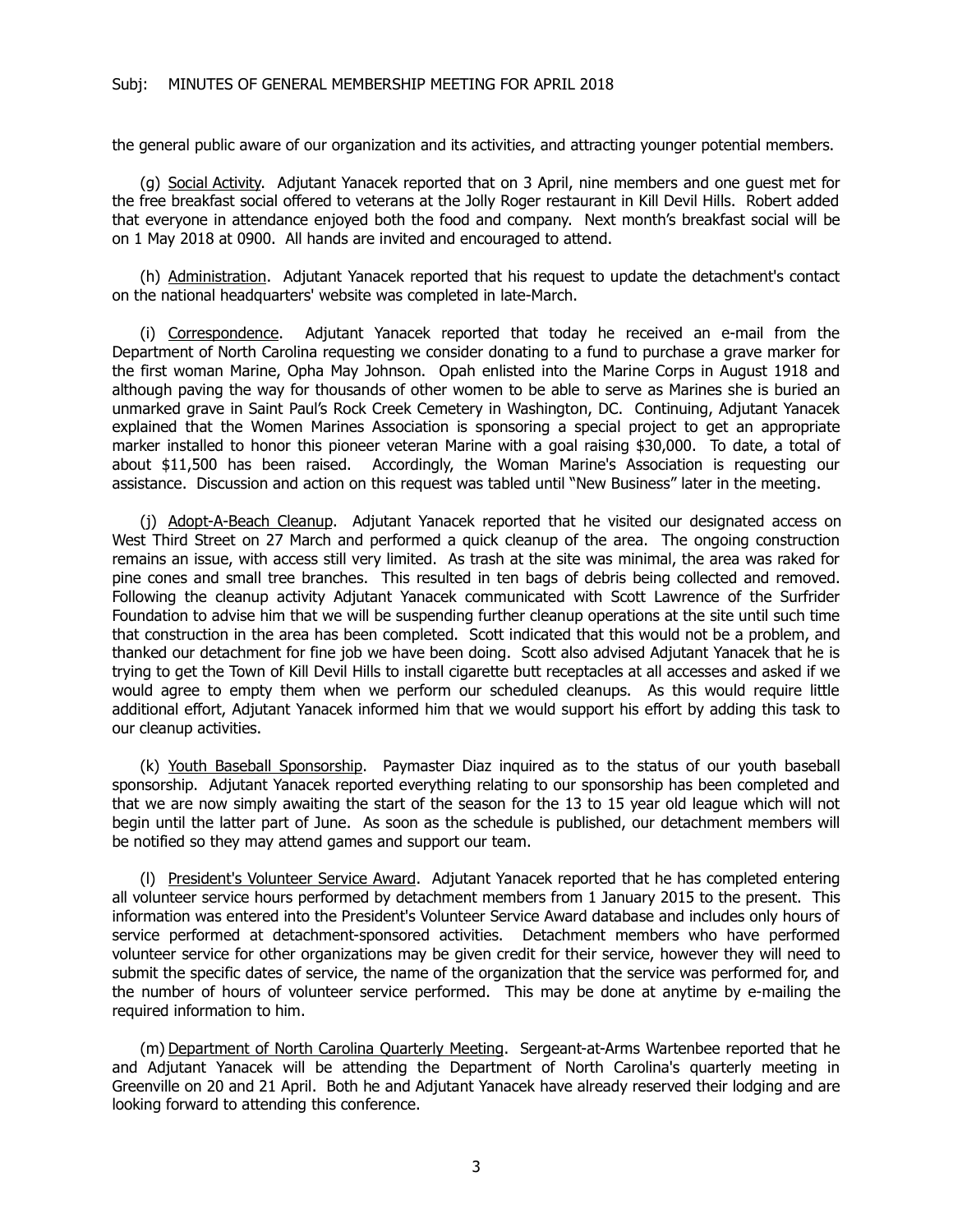(n) Armed Forces Day. Adjutant Yanacek reminded all hands that the detachment will be conducting a Marine Corps Rose distribution event on Armed Forces Day, 19 May 2018 at the Kitty Hawk Walmart store from 0900 to 1700. Members will be notified by e-mail prior to our next meeting and requested to support this fundraising initiative by volunteering to serve at this event. Of course no member is expected to attend for the entire eight-hour duration of this event, he continued, however many members volunteering to assist for a one or two-hour shift would be both beneficial and appreciated. To ensure sufficient roses were available for this event, Adjutant Yanacek motioned that an order be placed for an additional supply of roses. This motion was seconded by Paymaster Diaz, and after a discussion as to the quantity to ensure an adequate supply it was decided to place an order for three-gross. The motion was then voted on and approved without dissent.

(o) Spring Belk Charity Sale. Adjutant Yanacek reported that the Spring Belk Charity Sale is underway and that we have already participated in three ticket sale events thus far. To date we have raised a total of \$786.25 with ten of our members scheduled to participate in this fundraising activity. With six ticket sale events remaining, the detachment should have no difficulty in attaining its fiscal objective for this event. However, each member is requested to consider volunteering for at least one two-hour shift in support of this effort as successful fundraising is vital to our organization's ability to fund various programs that aid our community. Those willing and able to assist us in our efforts may do so by choosing a date and time on the schedule provided at enclosure (2), and notifying the adjutant of your willingness to do so.

(p) Special Olympics. Adjutant Yanacek reminded everyone that the Dare County Special Olympics Spring Games will be held on Saturday, 28 April 2018 beginning at 0900. In the past, we have publicly presented our annual grant to them just prior to the commencement of the activities. Accordingly Paymaster Diaz will prepare the necessary draft and ensure it is available when needed and Adjutant Yanacek will take action to determine the members who will be making the presentation.

(q) May General Membership Meeting. Adjutant Yanacek reminded all hands that our membership meeting in May will not be held the second Tuesday of the month as the Town of Southern Shores requires the use of our facility on that day. As previously published, our general membership meeting for May will be held on Tuesday, 15 May 2018 from 1900 to 2000.

#### 9. New Business

(a) Donation to the Woman Marine's Association. Per the request for a donation to be used for a suitable grave marker for Opah May Johnson as outlined in paragraph 8(i), Chaplain Lawrenson motioned that the detachment donate \$100 towards that effort. His motion was seconded, voted on, and passed without dissent. Paymaster Diaz will prepare the necessary draft and mail it following receipt of the mailing address from Adjutant Yanacek.

(b) Acquisition of Large Presentation Check. Prompted by the discussion of presenting grant checks, Paymaster Diaz opened for discussion an idea to procure a large presentation check. This presentation check could be used to photographically document grant presentations such as the Special Olympics and scholarship award events. Ideally, he stated, the check should be of sufficient size to be easily visible in photographs and should be constructed in a manner that would permit its use at many events. Discussion ensued and it was recommended that such checks are available through many sources and that once a check blank has been produced, the date, payee, and amount could be written onto the blank using dry-erase marker. This would permit this information to be erased following a presentation event and permit the blank to be reused. Although no decision was reached to purchase this item, Steve Faircloth indicated that he owned a printer that could possible produce this check at no cost to us.

10. Chaplain Lawrenson closed the meeting with a prayer, with a special intention offered for the well-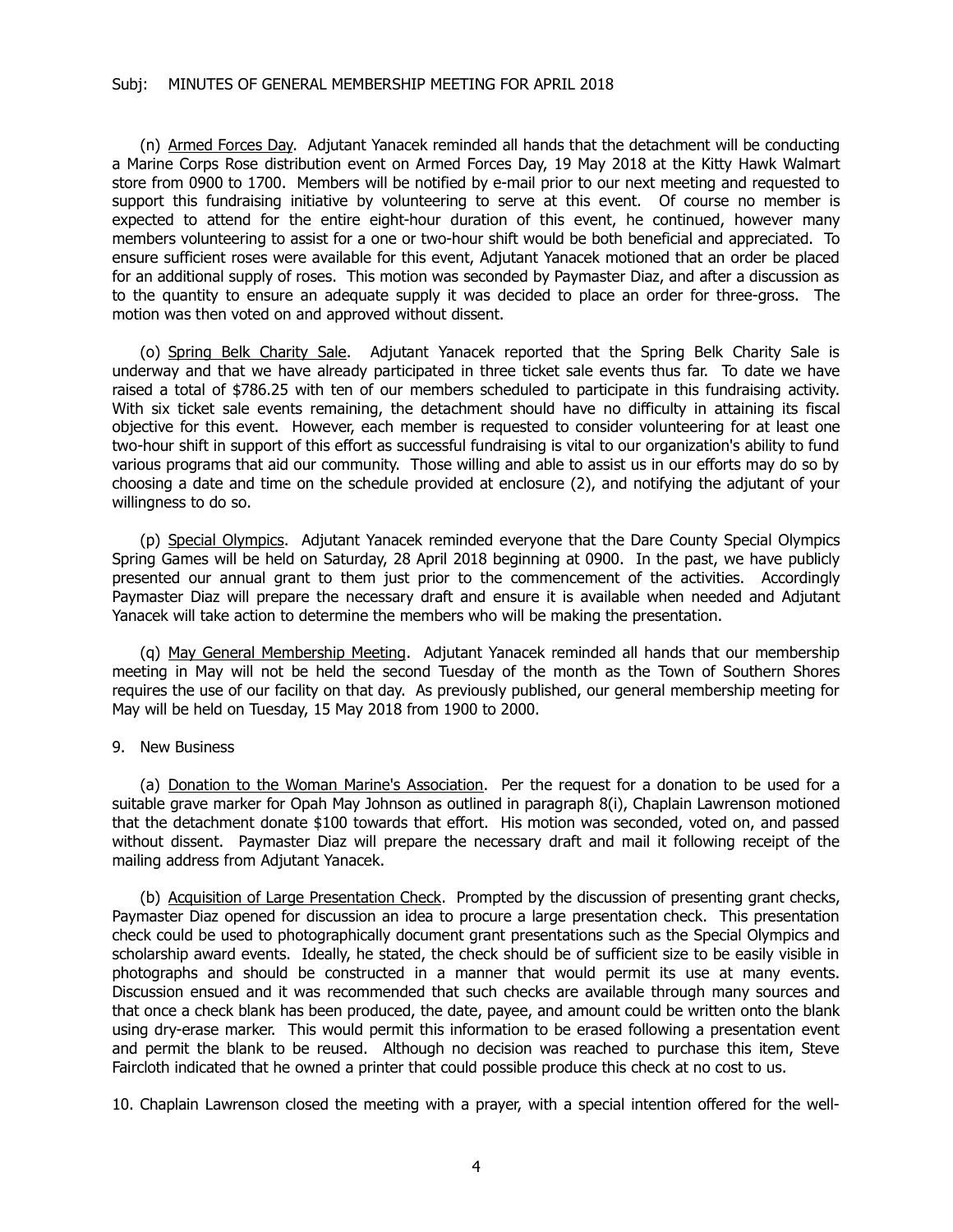being of Quartermaster Thompson.

11. The meeting concluded at 1947 with Sergeant-at-Arms Wartenbee retiring the national colors and declaring the meeting closed until 15 May 2018, when the detachment's membership will reconvene for the transaction of official business.

Robert J. Yanacek

Robert J. Yanacek Adjutant

DISTRIBUTION: A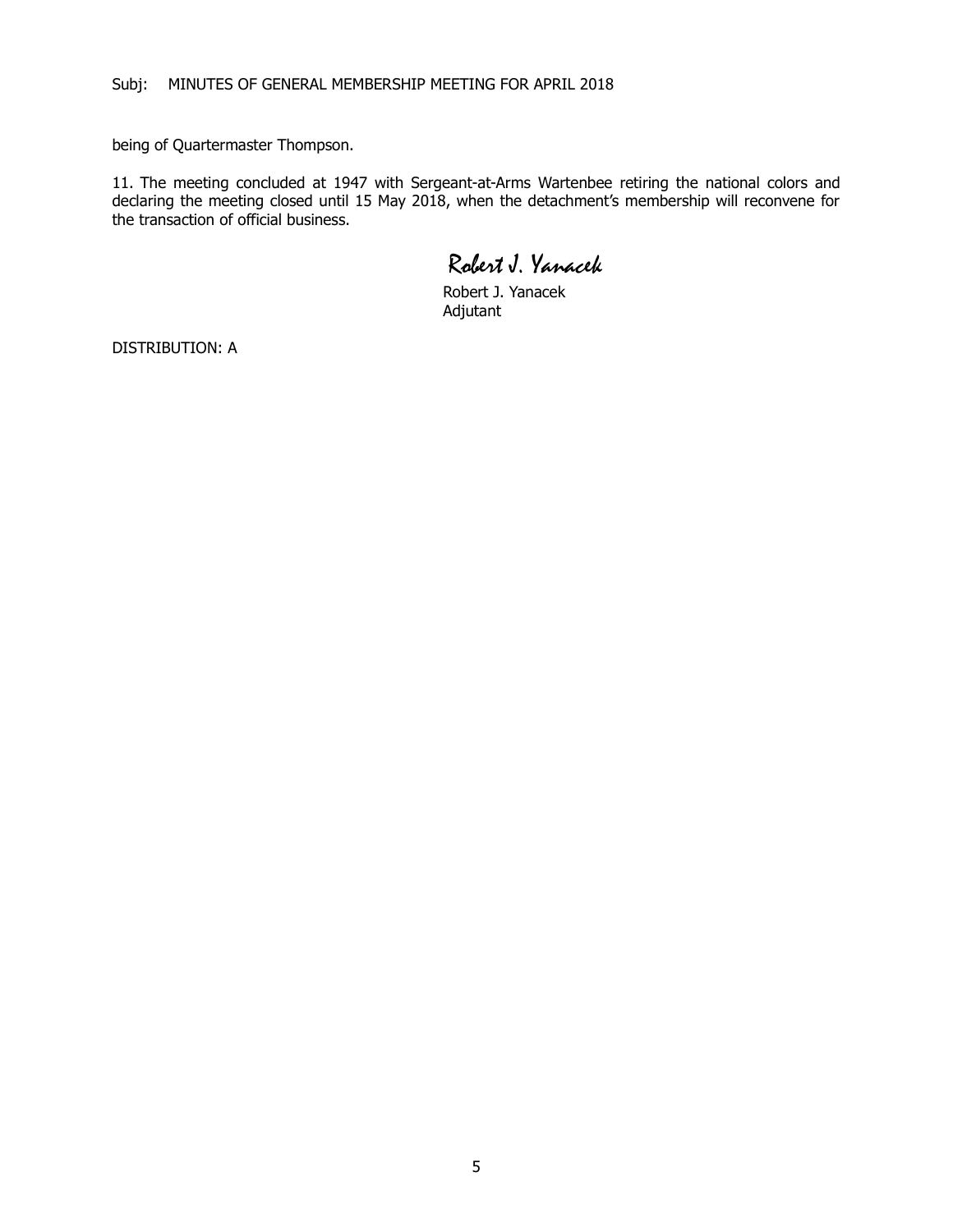# **DETACHMENT MUSTER ROLL FOR APRIL 2018**

| Line | Name                     | <b>Staff Billet</b>    | <b>Remarks</b> |
|------|--------------------------|------------------------|----------------|
| 1.   | Anderson, Stephen E.     |                        |                |
| 2.   | Bowser, Oyoma R.         | Junior Vice-Commandant | Present        |
| 3.   | Boyce Sr., Ronald A.     |                        |                |
| 4.   | Clark, Craig T.          |                        |                |
| 5.   | Diaz, Jorge L.           | Paymaster              | Present        |
| 6.   | Dozier, Clare            |                        |                |
| 7.   | Dozier, John J.          |                        |                |
| 8.   | Draper, Frank D.         | Junior Past-Commandant |                |
| 9.   | Faircloth, Steven E.     |                        | Present        |
| 10.  | Fearing Jr., Zenas E.    |                        |                |
| 11.  | Felder, Gary L.          |                        |                |
| 12.  | Figura, John P.          |                        |                |
| 13.  | Gibson, Ron G.           |                        |                |
| 14.  | Gillis, Steven           |                        |                |
| 15.  | Gregory, Timothy G.      |                        | Present        |
| 16.  | Hannon, W. Scott         |                        |                |
| 17.  | Hudson, Daniel R.        | Commandant             |                |
| 18.  | Hunley, Thomas M.        |                        | Present        |
| 19.  | Hurley, Thomas F.        |                        |                |
| 20.  | Keating, Michael A.      | Senior Vice-Commandant |                |
| 21.  | Laney, Russell E.        | Judge Advocate         | Present        |
| 22.  | Lawrenson, Richard       | Chaplain               | Present        |
| 23.  | Lotspeich, Cory B.       |                        |                |
| 24.  | Mason, Ronald L.         |                        |                |
| 25.  | McGrath, Kevin J.        |                        |                |
| 26.  | Messinger Sr., Robert L. |                        |                |
| 27.  | Monroe, James S.         |                        |                |
| 28.  | O'Brien, William W.      |                        |                |
| 29.  | Owens, James W.          |                        |                |
| 30.  | Patrick, Joseph J.       |                        |                |
| 31.  | Patrick, Susan S.        |                        |                |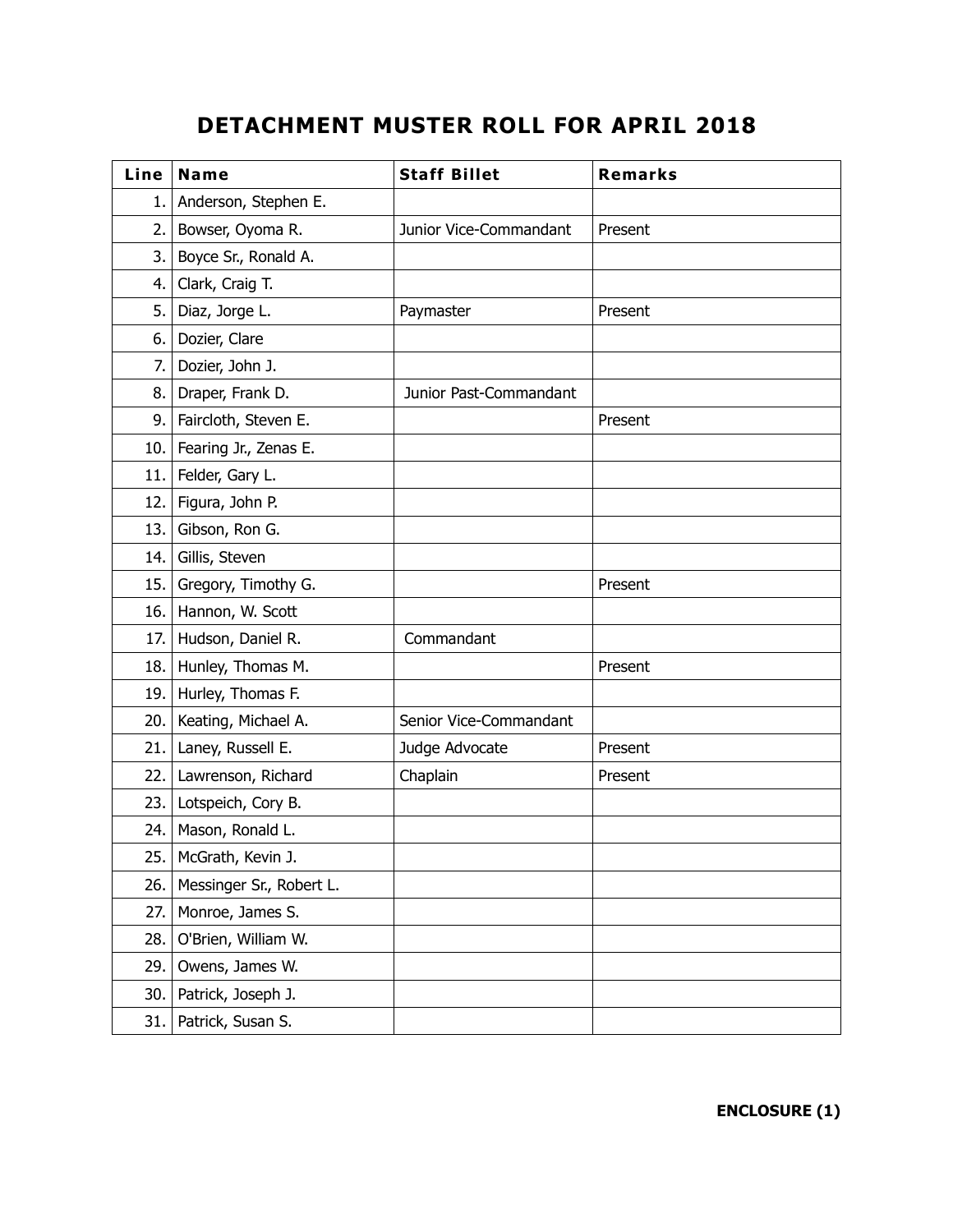## **DETACHMENT MUSTER ROLL FOR APRIL 2018**

| Line | Name                        | <b>Staff Billet</b> | Remarks |
|------|-----------------------------|---------------------|---------|
| 32.  | Pedersen, Martha E.         |                     |         |
| 33.  | Riley III, Edward W.        |                     |         |
| 34.  | Romano, Frederick R.        |                     |         |
| 35.  | Russano, Frank G.           |                     |         |
| 36.  | Scarborough, Christopher L. |                     |         |
| 37.  | Spivey, Elvin L.            |                     |         |
| 38.  | Straub, Charles G.          |                     |         |
| 39.  | Strauss, John O.            |                     |         |
| 40.  | Sulik, Richard              |                     |         |
| 41.  | Sulik, Shirley J.           |                     |         |
| 42.  | Thompson, Dennis R.         | Quartermaster       |         |
| 43.  | Thompson, Stephen D.        |                     |         |
| 44.  | Walker, Carlos E.           |                     |         |
| 45.  | Wartenbee, Michael W.       | Sergeant-at-Arms    | Present |
| 46.  | Yanacek, Robert J.          | Adjutant            | Present |
| 47.  |                             |                     |         |
| 48.  |                             |                     |         |
| 49.  |                             |                     |         |
| 50.  |                             |                     |         |
| 51.  |                             |                     |         |
| 52.  |                             |                     |         |
| 53.  |                             |                     |         |
| 54.  |                             |                     |         |
| 55.  |                             |                     |         |
| 56.  |                             |                     |         |
| 57.  |                             |                     |         |
| 58.  |                             |                     |         |
| 59.  |                             |                     |         |
| 60.  |                             |                     |         |
| 61.  |                             |                     |         |
| 62.  |                             |                     |         |